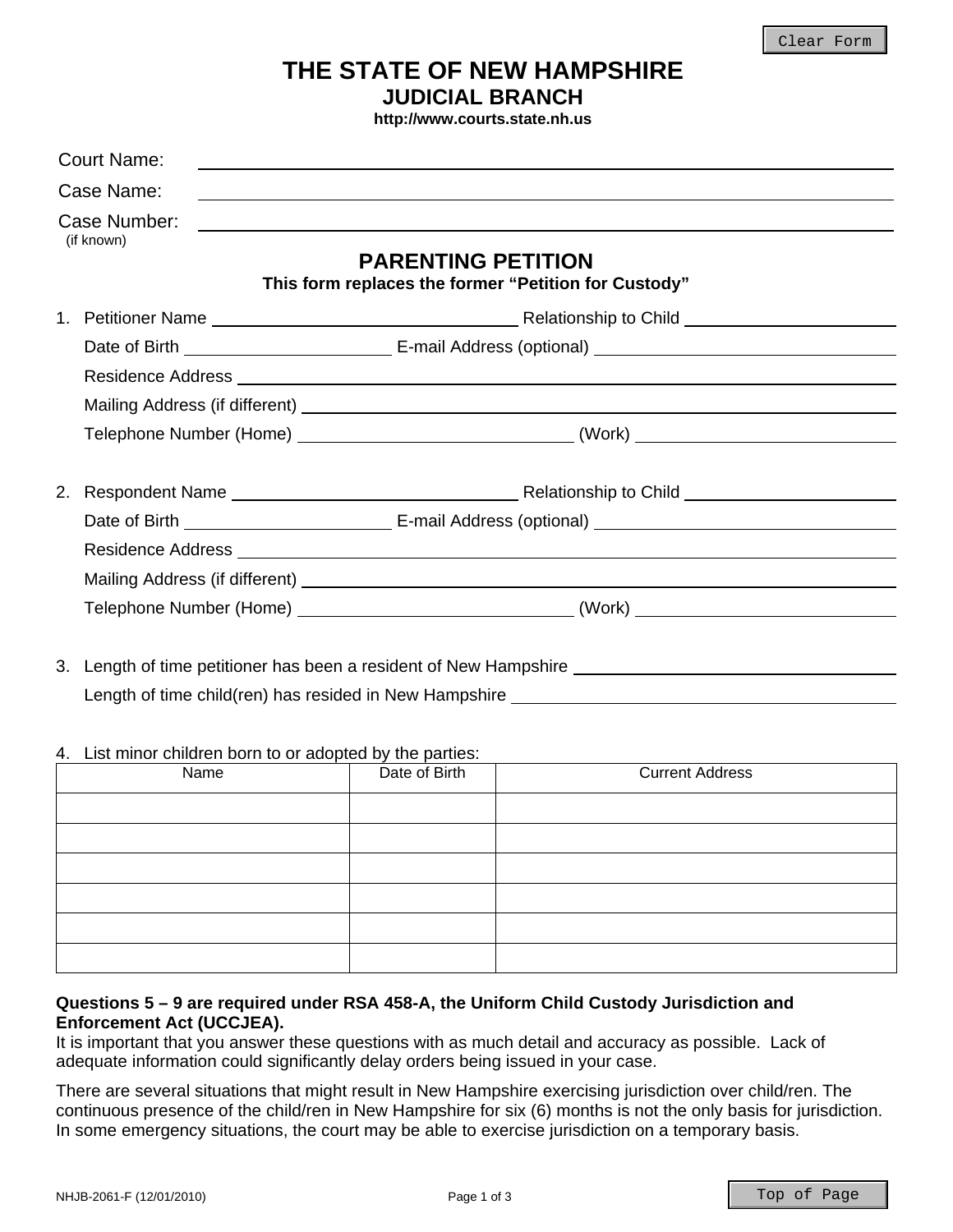## **Case Name:**

| ---------------           |  |  |  |
|---------------------------|--|--|--|
| <b>Case Number:</b>       |  |  |  |
| <b>PARENTING PETITION</b> |  |  |  |
|                           |  |  |  |

5. List the places where the minor child/ren of the parties has/have lived in the last **five (5) years** and the names of the people they lived with at that time, if you know. Start with where the child lives now and work backward in time.

| Dates<br>From/To | Town/City, State | Parent(s)/Caretaker | <b>Current Address/Contact</b><br>Address of Parent/Caretaker | Which<br>Child/ren |
|------------------|------------------|---------------------|---------------------------------------------------------------|--------------------|
|                  |                  |                     |                                                               |                    |
|                  |                  |                     |                                                               |                    |
|                  |                  |                     |                                                               |                    |
|                  |                  |                     |                                                               |                    |
|                  |                  |                     |                                                               |                    |

**If more space is needed, attach Extra Page (Form NHJB-2656-FP).** 

**I have attached Form NHJB-2656-FP because additional space was needed.** 

| 6. Are there any person(s), not a party to this proceeding, who have physical custody of the child/ren or who |
|---------------------------------------------------------------------------------------------------------------|
| claim to have custody, physical custody or parenting time rights? $\Box$ Yes $\Box$ No                        |
| If yes, list name(s) and address(es) of person(s):                                                            |

7. Check one of the following:

 I **have not** participated in any court case(s) concerning the custody, visitation, parenting time or placement of the child/ren in this or any other state.

**OR**

 I **have** participated in court case(s) concerning the custody, visitation, parenting time or placement of the child/ren in this or any other state. I have participated in the following:

| Name of Court | <b>State</b> | Case No. | Date of Court Order |
|---------------|--------------|----------|---------------------|
|               |              |          |                     |
|               |              |          |                     |
|               |              |          |                     |
|               |              |          |                     |

8. Are there any actions for enforcement, or proceedings relating to domestic violence, domestic relations, protective orders, marriage dissolution, paternity, legitimation, custody, parental rights and responsibilities, termination of parental rights, adoption, juvenile, or other proceedings in any court in any state affecting any children named in this petition or parents of those children?  $\Box$  Yes  $\Box$  No. If yes, complete the following:

| <b>UNIVERSITY OF PUBLIC CITY OF PUBLIC CONTROLS OF A LOGIC CHILDI CITY</b><br>ט ו<br><b>TYO IT YOU, CONTINIUE THE TURNERY.</b> |       |          |                    |
|--------------------------------------------------------------------------------------------------------------------------------|-------|----------|--------------------|
| Name of Court                                                                                                                  | State | Case No. | Type of Court Case |
|                                                                                                                                |       |          |                    |
|                                                                                                                                |       |          |                    |
|                                                                                                                                |       |          |                    |
|                                                                                                                                |       |          |                    |